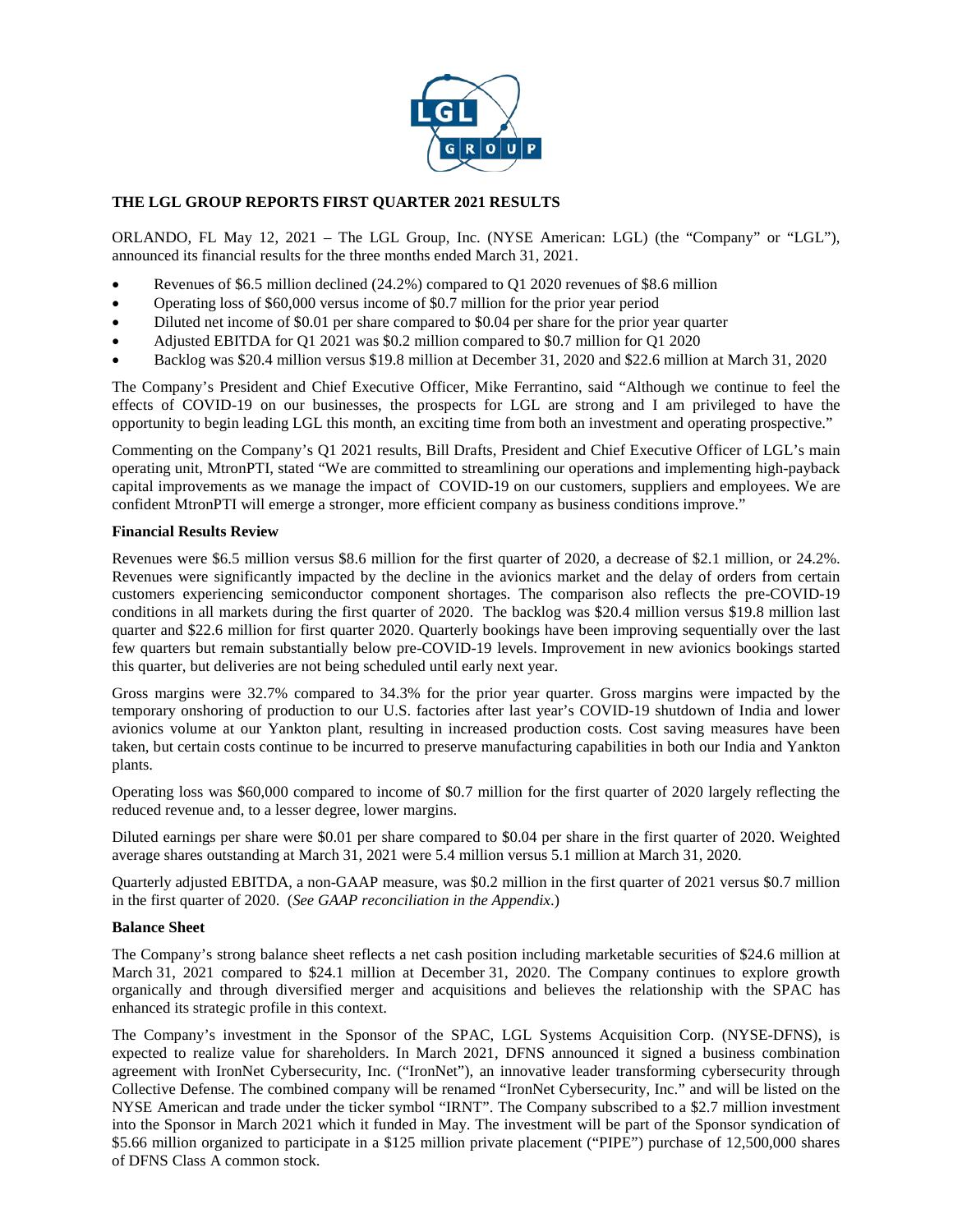#### **About The LGL Group, Inc.**

The LGL Group, Inc., through its two principal subsidiaries MtronPTI and PTF, designs, manufactures and markets highly-engineered electronic components used to control the frequency or timing of signals in electronic circuits, and designs high performance frequency and time reference standards that form the basis for timing and synchronization in various applications.

Headquartered in Orlando, Florida, the Company has additional design and manufacturing facilities in Yankton, South Dakota, Wakefield, Massachusetts and Noida, India, with local sales offices in Hong Kong and Austin, Texas.

For more information on the Company and its products and services, contact James Tivy at The LGL Group, Inc., 2525 Shader Rd., Orlando, Florida 32804, (407) 298-2000, or visit [www.lglgroup.com](http://www.lglgroup.com/) and [www.mtronpti.com.](http://www.mtronpti.com/)

#### **Caution Concerning Forward Looking Statements**

This press release may contain forward-looking statements made in reliance upon the safe harbor provisions of Section 27A of the Securities Act of 1933, as amended, and Section 21 E of the Securities Exchange Act of 1934, as amended. Forward-looking statements include all statements that do not relate solely to historical or current facts, and can be identified by the use of words such as "may," "will," "expect," "project," "estimate," "anticipate," "plan," "believe," "potential," "should," "continue" or the negative versions of those words or other comparable words. These forward-looking statements are not guarantees of future actions or performance. These forwardlooking statements are based on information currently available to us and our current plans or expectations and are subject to a number of uncertainties and risks that could significantly affect current plans, anticipated actions and our future financial condition and results. Certain of these risks and uncertainties are described in greater detail in our filings with the Securities and Exchange Commission. We are under no obligation to (and expressly disclaim any such obligation to) update or alter our forward-looking statements, whether as a result of new information, future events or otherwise.

###

#### **Contact:**

James Tivy The LGL Group, Inc. jtiv[y@lglgroup.com](mailto:pasmith@lglgroup.com) (407) 298-2000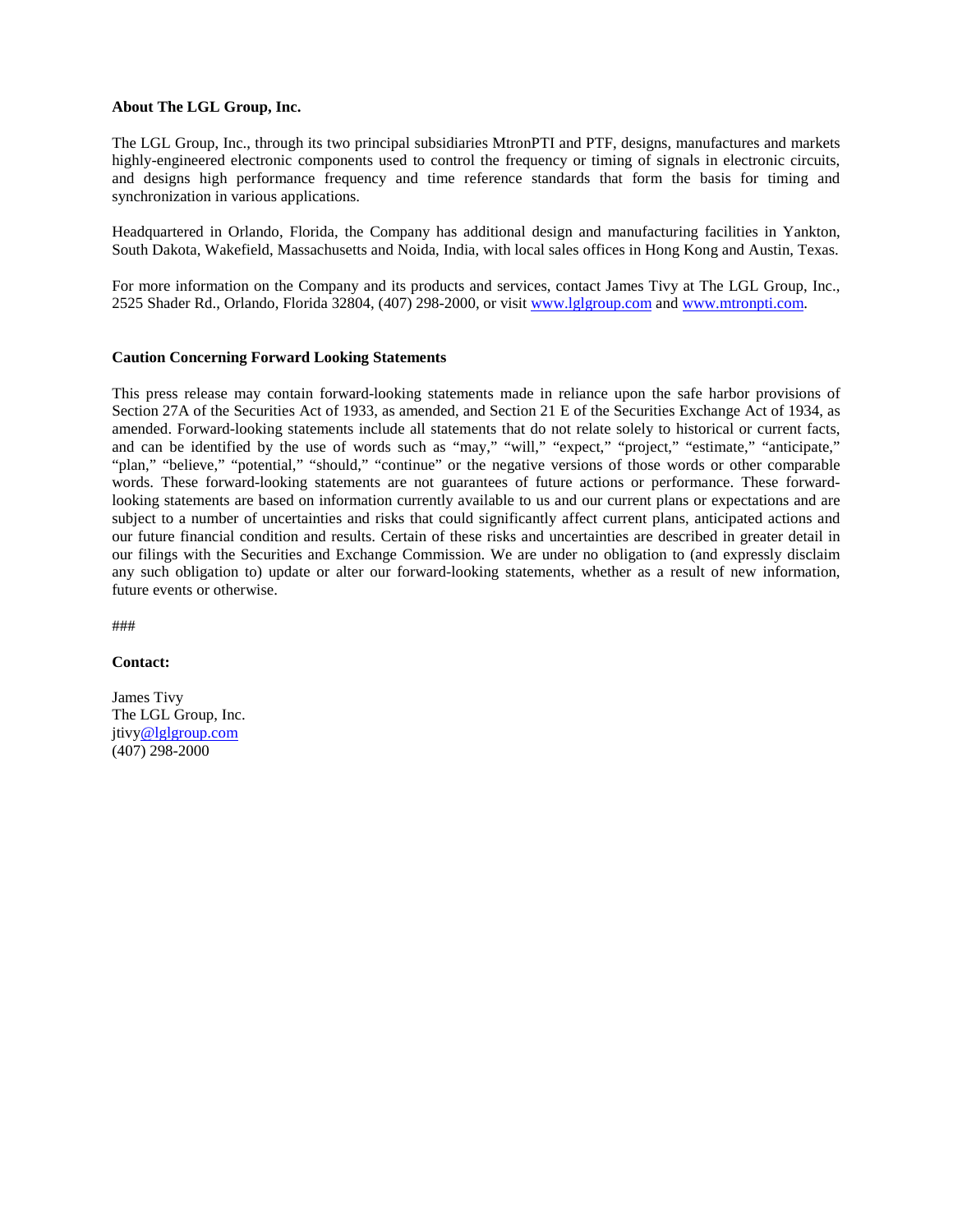### **THE LGL GROUP, INC. Condensed Consolidated Statements of Operations (Unaudited)**

(Dollars in Thousands, Except Share and Per Share Amounts)

|                                                                   | <b>For the Three Months Ended</b><br>March 31, |           |      |           |
|-------------------------------------------------------------------|------------------------------------------------|-----------|------|-----------|
| <b>REVENUES</b>                                                   | 2021                                           |           | 2020 |           |
|                                                                   | \$                                             | 6,536     | \$   | 8,618     |
| Costs and expenses:                                               |                                                |           |      |           |
| Manufacturing cost of sales                                       |                                                | 4,401     |      | 5,662     |
| Engineering, selling and administrative                           |                                                | 2,195     |      | 2,296     |
| OPERATING (LOSS) INCOME                                           |                                                | (60)      |      | 660       |
| Total other income (expense), net                                 |                                                | 93        |      | (423)     |
| <b>INCOME BEFORE INCOME TAXES</b>                                 |                                                | 33        |      | 237       |
| Income tax expense                                                |                                                | 6         |      | 54        |
| <b>NET INCOME</b>                                                 |                                                | 27        | \$   | 183       |
| Weighted average number of shares used in basic EPS calculation   |                                                | 5,272,204 |      | 5,052,184 |
| <b>BASIC NET INCOME PER COMMON SHARE</b>                          |                                                | 0.01      | \$   | 0.04      |
| Weighted average number of shares used in diluted EPS calculation |                                                | 5,350,571 |      | 5,097,879 |
| DILUTED NET INCOME PER COMMON SHARE                               |                                                | 0.01      | \$   | 0.04      |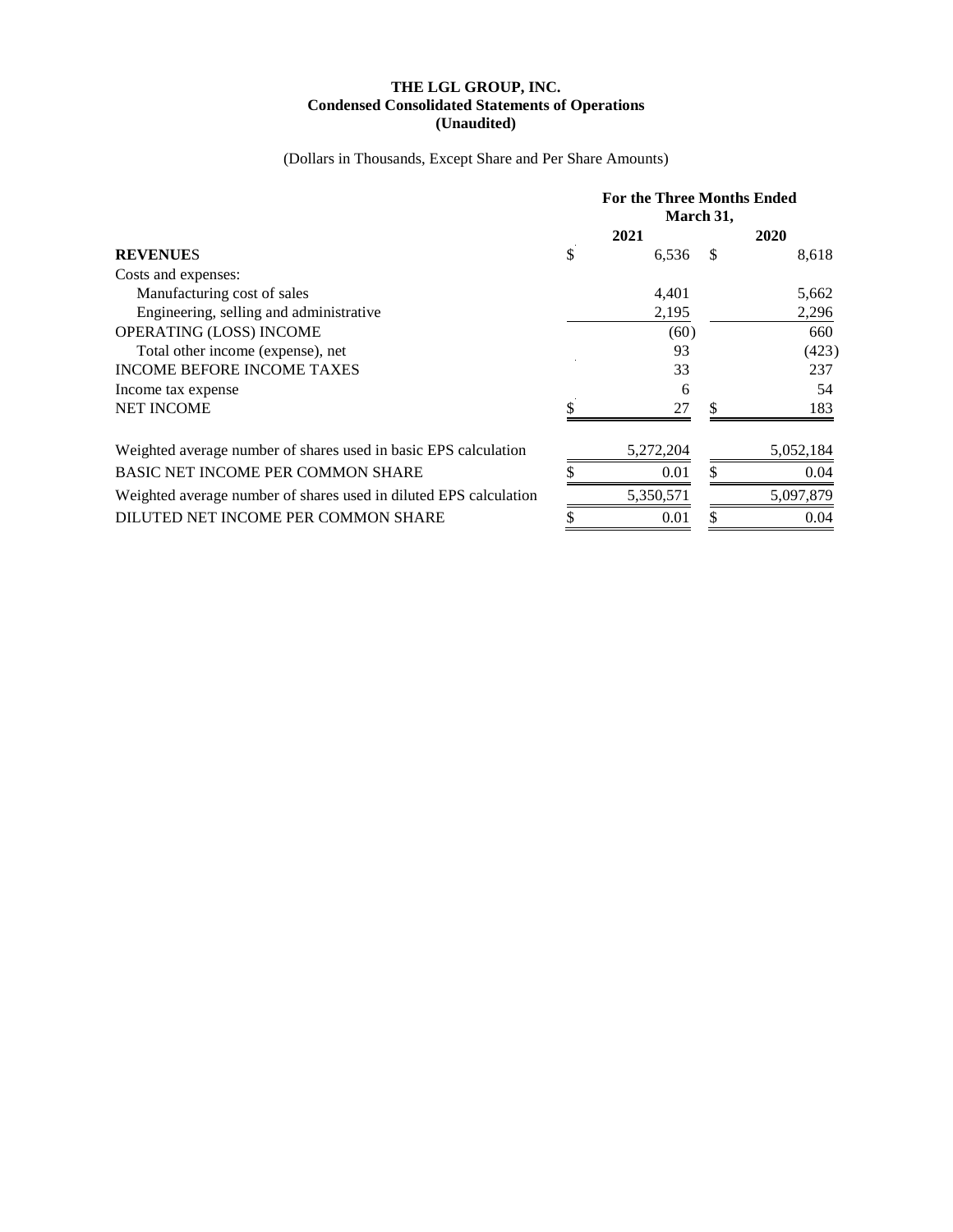## **THE LGL GROUP, INC. Condensed Consolidated Balance Sheets (Unaudited)**

## (Dollars in Thousands)

|                                                | March 31,<br>2021 |               | December 31,<br>2020 |  |
|------------------------------------------------|-------------------|---------------|----------------------|--|
| <b>ASSETS</b>                                  |                   |               |                      |  |
| Cash and cash equivalents                      | \$<br>18,678      | <sup>\$</sup> | 18,331               |  |
| Marketable securities                          | 5,918             |               | 5,791                |  |
| Accounts receivable, net                       | 3,913             |               | 4,122                |  |
| Inventories, net                               | 5,339             |               | 5,280                |  |
| Prepaid expenses and other current assets      | 365               |               | 257                  |  |
| <b>Total Current Assets</b>                    | 34,213            |               | 33,781               |  |
| Property, plant, and equipment, net            | 2,725             |               | 2,785                |  |
| Right-of-use lease assets                      | 396               |               | 422                  |  |
| Equity investment in unconsolidated subsidiary | $5,721$ *         |               | 3,072                |  |
| Intangible assets, net                         | 308               |               | 327                  |  |
| Deferred income taxes, net                     | 3,023             |               | 3,052                |  |
| Other assets                                   | 64                |               | 16                   |  |
| <b>Total Assets</b>                            | \$<br>46,450      | \$            | 43,455               |  |
| <b>LIABILITIES AND STOCKHOLDERS' EQUITY</b>    |                   |               |                      |  |
| <b>Total Current Liabilities</b>               | $6,308$ *         |               | 3,397                |  |
| <b>Total Long-Term Liabilities</b>             | 272               |               | 293                  |  |
| <b>Total Liabilities</b>                       | 6,580             |               | 3,690                |  |
| <b>Total Stockholders' Equity</b>              | 39,870            |               | 39,765               |  |
| Total Liabilities and Stockholders' Equity     | \$<br>46,450      | \$            | 43,455               |  |

*\* Includes \$2.7 million subscription agreement with Sponsor for PIPE*